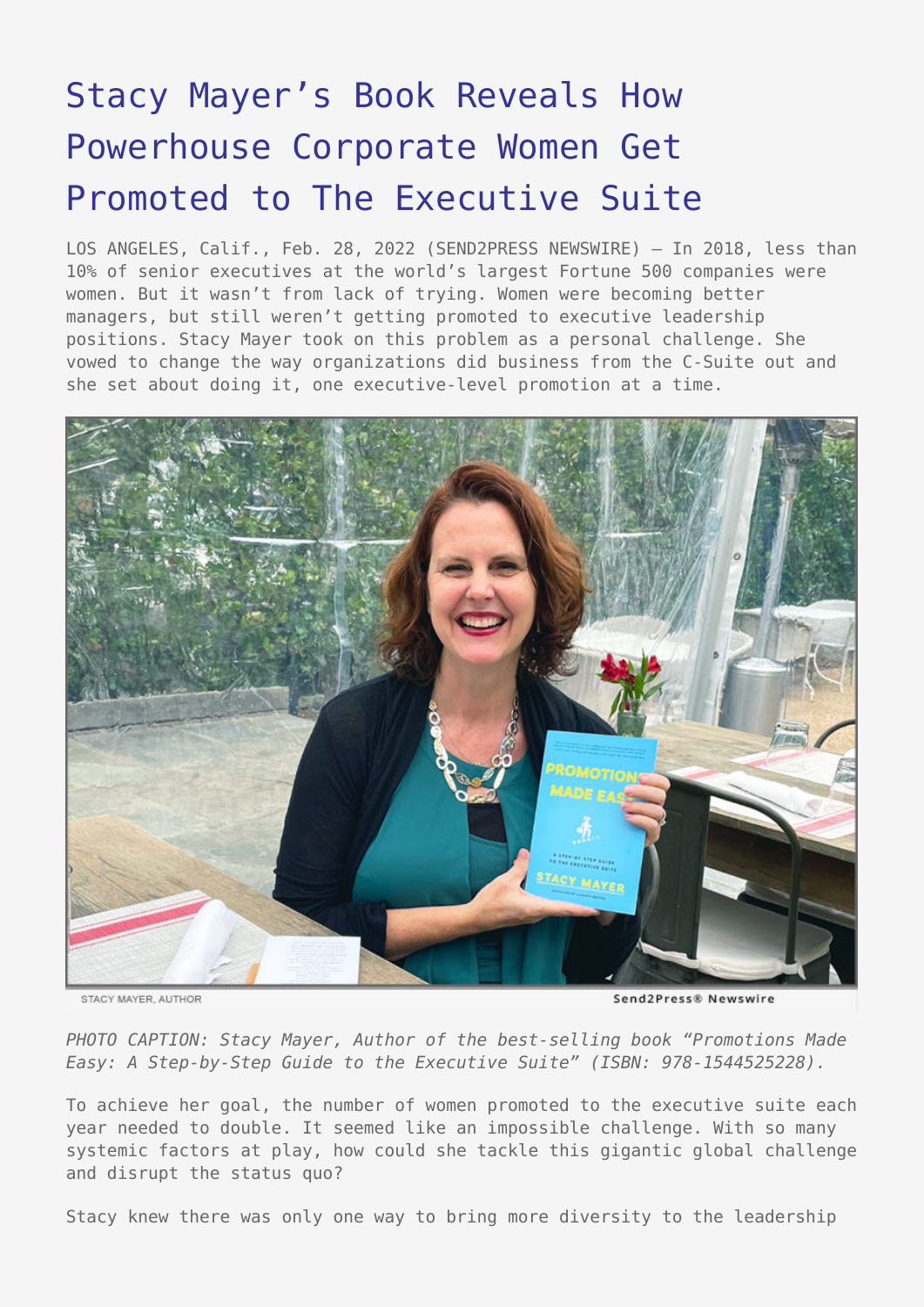table: more women needed to get themselves promoted. But first, she needed to figure out what was really standing in their way and what they could do about it.

"These are powerful corporate leaders who are otherwise successful, but their pay didn't match their titles. They didn't have a proper voice at the table. That didn't sit well with me," says Mayer.

# **THE REAL REASON WOMEN AREN'T GETTING PROMOTED TO EXECUTIVE LEADERSHIP POSITIONS**

Stacy uncovered the real reason women didn't receive the promotions that matched their capabilities. They were too good at their job.

Instead of focusing on letting their work speak for itself, powerhouse women needed to take ownership of their promotion process, take steps to pioneer their next promotion and stop waiting for their boss's approval or next performance review.

Stacy says that your organization shouldn't dictate your next promotion — you should. "A promotion is not a reward for your hard work. Corporate leaders need to understand that the right time and the right place aren't something that just happens to you. It is something that you create. You don't need to wait for your next performance review to get promoted. You can take the steps to get yourself set up now."

#### **HOW DO POWERHOUSE WOMEN GET PROMOTED TO THE EXECUTIVE SUITE?**

Stacy's alternative approach to executive coaching got her clients big results right out of the gate. Within six months of implementing her new strategies, three of Stacy's clients got promoted into C-Suite positions.

How did she do it? She ignores traditional executive coaching and takes a non-conventional approach to women's leadership. She gives controversial advice like "Stop doing what you're good at" and "If you really want a promotion, don't focus on your boss".

Stacy tested her theories in her flagship executive coaching intensive ["Executive Ahead Of Time](https://stacy-mayer-coaching.mykajabi.com/executiveaheadoftime)."

And led women to achieve executive level promotions at prestigious companies like Facebook, Intel, Home Depot, Comcast, Nike, and more. Approximately one hundred women (and counting) landed or set themselves up for their next promotion. 25% of her clients received skip-level or double promotions within six months. And after their promotions, women exceeded their company's expectations of what's possible in their new executive level roles.

She adds, "I want powerhouse corporate women to realize that their organization needs them more in the C-Suite than they need them. No kudos, thank you. Show me the money!"

**HOW DO YOU DOUBLE THE NUMBER OF WOMEN PROMOTED TO THE C-SUITE EACH YEAR?**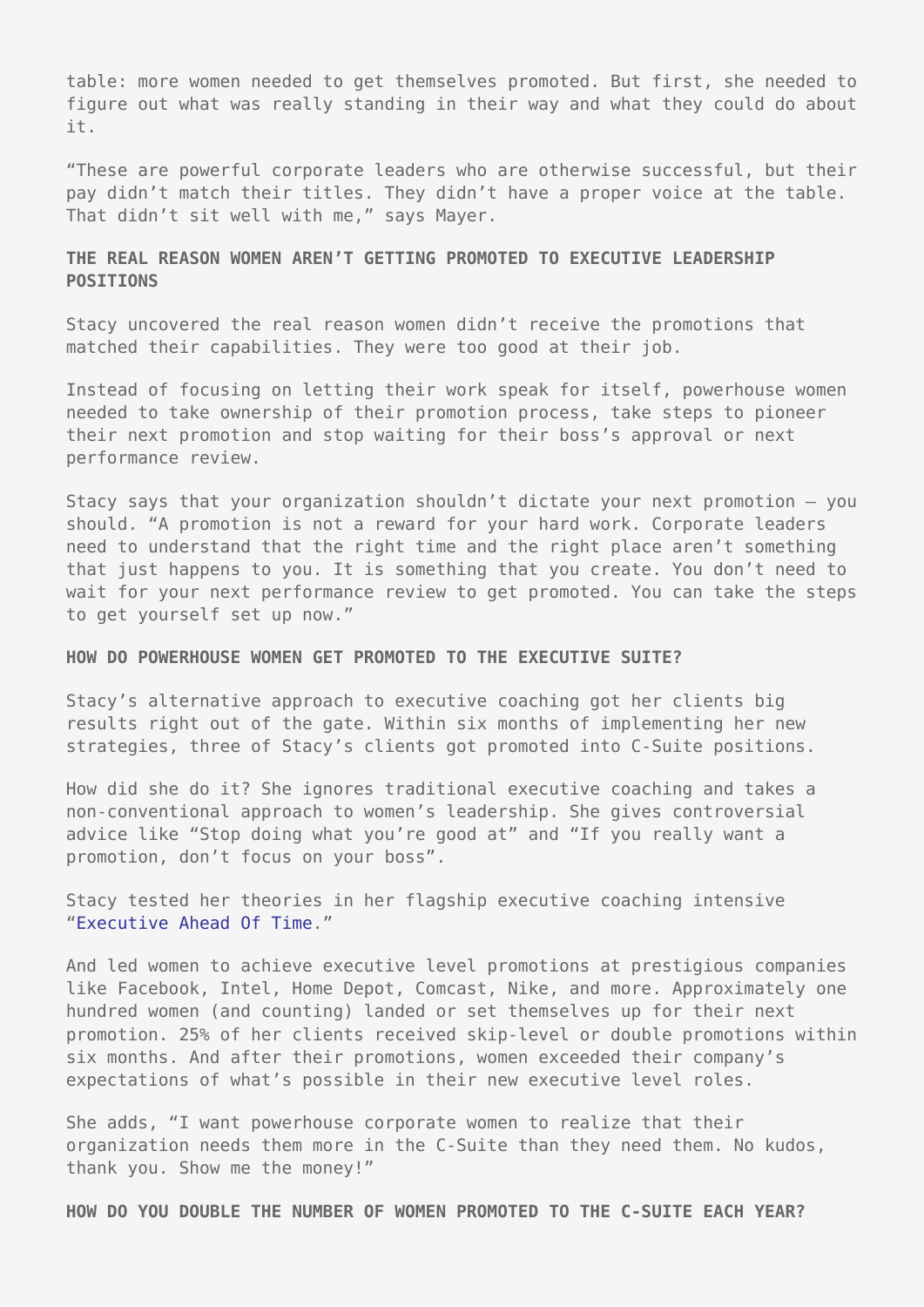Stacy knew that in order to double the number of women promoted to the C-Suite, she needed to reach women worldwide, faster. And so she wrote the bestselling book "[Promotions Made Easy](https://geni.us/PromotionsMadeEasy)."

Her book turns the confusing process of executive promotions into a clear step-by-step guide. It shows women how to get their first promotion into a leadership position and to keep the promotions and success coming.

She adds, "The steps outlined in my book will get you promoted."

The instant bestseller is helping women get promoted to the executive suite, have success once they get there, and receive the pay to match.

"Women are the new definition of power in leadership. And they don't need to wait for anyone."

As Heather P says on Stacy's Amazon reviews, "It works! I received a title and salary boost. And the promotions kept coming!"

Stacy's book is changing the way organizations do business from the C-Suite out. And she's only just begun.

["Promotions Made Easy: A Step-by-Step Guide to the Executive Suite"](https://geni.us/PromotionsMadeEasy/) is endorsed by:

- John Gray: bestselling relationship author of Men Are from Mars, Women Are from Venus.
- Trudy Bourgeois: Author of "Equality" and CEO of The Center for Workforce Excellence.
- Minette Norman: inclusive leadership consultant and the former Vice President of Engineering at Autodesk.
- Scott Jeffrey Miller: Senior Advisor for Thought Leadership at Franklin Covey and host of the world's largest leadership podcast, On Leadership.
- Eleanor Beaton: CEO of SAFI Media

[Forbes wrote an article about the book](https://www.forbes.com/sites/melodywilding/2022/01/18/how-successful-women-get-promoted-to-the-executive-suite/?sh=3e151b216da4) and rave reviews continue to pour in.

For more on Stacy Mayer, visit:<https://stacymayer.com/book>

To purchase her book, visit: <https://geni.us/PromotionsMadeEasy>

## **MEDIA CONTACT:**

Lauren Wallett

### [Malva PR](http://malvapr.com/)

Hello@laurenwallett.com

Phone Number: 323-984-4181